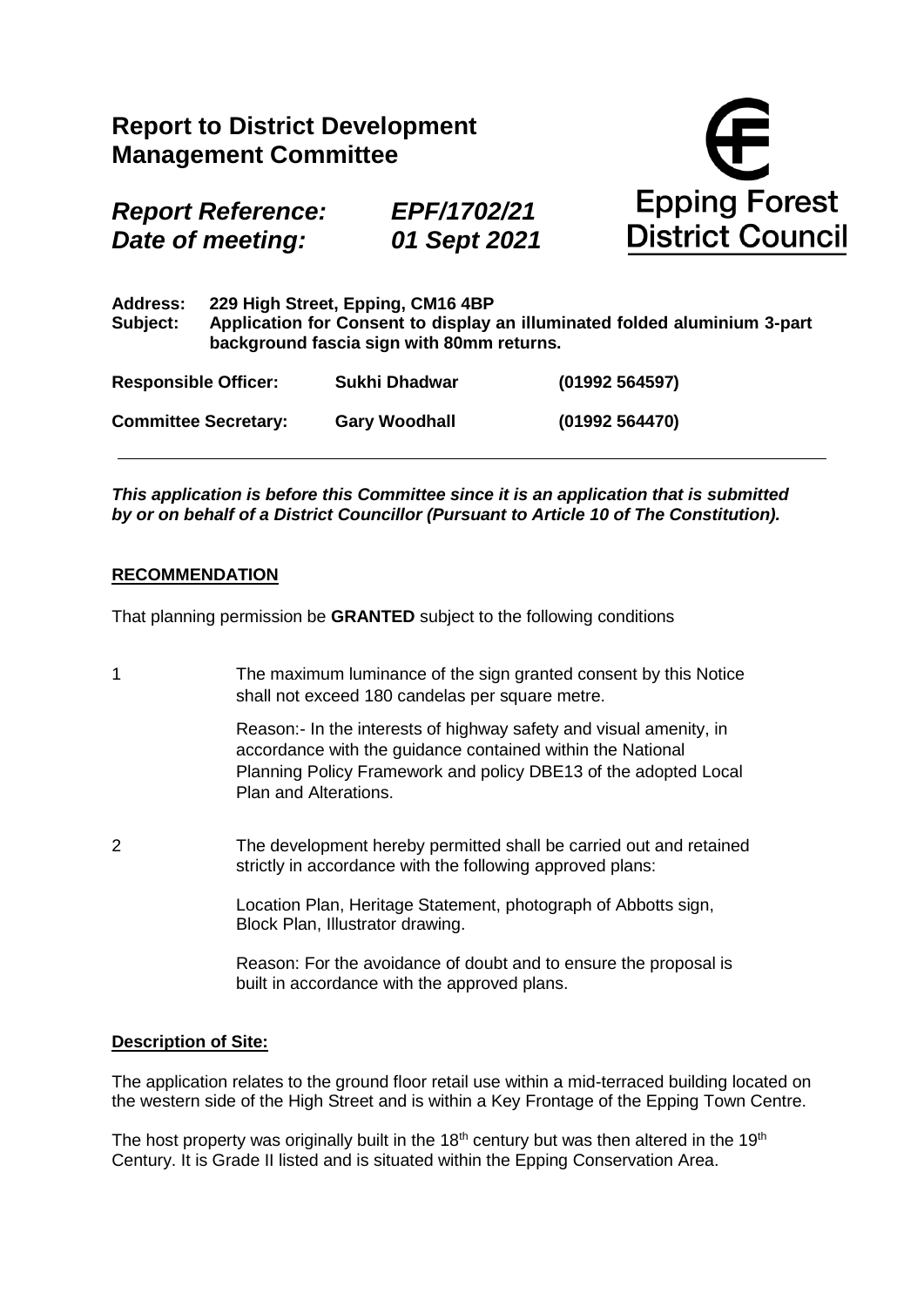# **Description of Proposal:**

Advertisement consent is sought to display an illuminated folded aluminium 3-part background white fascia sign with 80mm returns. Stencil cut and pushed through 10 mm grey and red colour wording to read "MILLERS" "telephone 01992 540538" "www.millersepping.co.uk". The face of the fascia sign will be covered in vinyl. The lettering will be back lit by cold white LED lighting powered by 12V to create a halo around each character.

Parallel Listed Building application submitted under reference EPF/1800/21.

# **Relevant History:**

| <b>Reference</b> | <b>Description</b>                            | <b>Decision</b>         |
|------------------|-----------------------------------------------|-------------------------|
| EPU/0100/64      | Alterations to shopfront fascia.              | Refuse                  |
|                  |                                               | Permission              |
| A/EPU/0015/70    | <b>Illuminated Fascia</b>                     | <b>Grant Permission</b> |
| EPU/0115/70      | New shopfront                                 | <b>Grant Permission</b> |
| EPU/0122/70      | Alterations to provide toilets and            | <b>Grant Permission</b> |
|                  | reinstatement of first floor                  |                         |
| LB/EPF/0039/88   | Change of use of jeweller's shop to office    | <b>Grant Permission</b> |
| and EPF/0589/88  | premises.                                     |                         |
| A/EPF/0051/88    | Illuminated fascia sign.                      | <b>Grant Permission</b> |
| LB/EPF/0072/88   | LB application for alterations and            | <b>Grant Permission</b> |
| and EPF/1249/88  | installation of new shopfront.                |                         |
| LB/EPF/0033/92   | Listed Building consent for erection of a     | <b>Grant Permission</b> |
|                  | non-illuminated fascia sign.                  |                         |
| A/EPF/0387/99    | Advert application for non-illuminated fascia | <b>Grant Permission</b> |
|                  | sign.                                         |                         |

# **DEVELOPMENT PLAN**

Section 38(6) Planning and Compulsory Purchase Act 2004 requires that planning applications should be determined in accordance with the development plan unless material considerations indicate otherwise. The Development Plan currently comprises the Epping Forest District Council Adopted Local Plan (1998) and Alterations (2006).

The following policies within the current Development Plan are considered to be of relevance to this application:

| CP <sub>2</sub>   | Protecting the Quality of the Rural and Built Environment |
|-------------------|-----------------------------------------------------------|
| HC <sub>6</sub>   | Character, Appearance and setting of Conservation Area    |
| HC7               | Development within Conservation Areas                     |
| <b>HC10</b>       | <b>Works to Listed Buildings</b>                          |
| DBE <sub>9</sub>  | Loss of Amenity                                           |
| DBE <sub>13</sub> | Advertisements                                            |
| ST <sub>4</sub>   | <b>Road Safety</b>                                        |
|                   |                                                           |

## NATIONAL PLANNING POLICY FRAMEWORK (JULY 2021)

The revised NPPF is a material consideration in determining planning applications. As with its predecessor, the presumption in favour of sustainable development remains at the heart of the NPPF. Paragraph 11 of the NPPF provides that for determining planning applications this means either;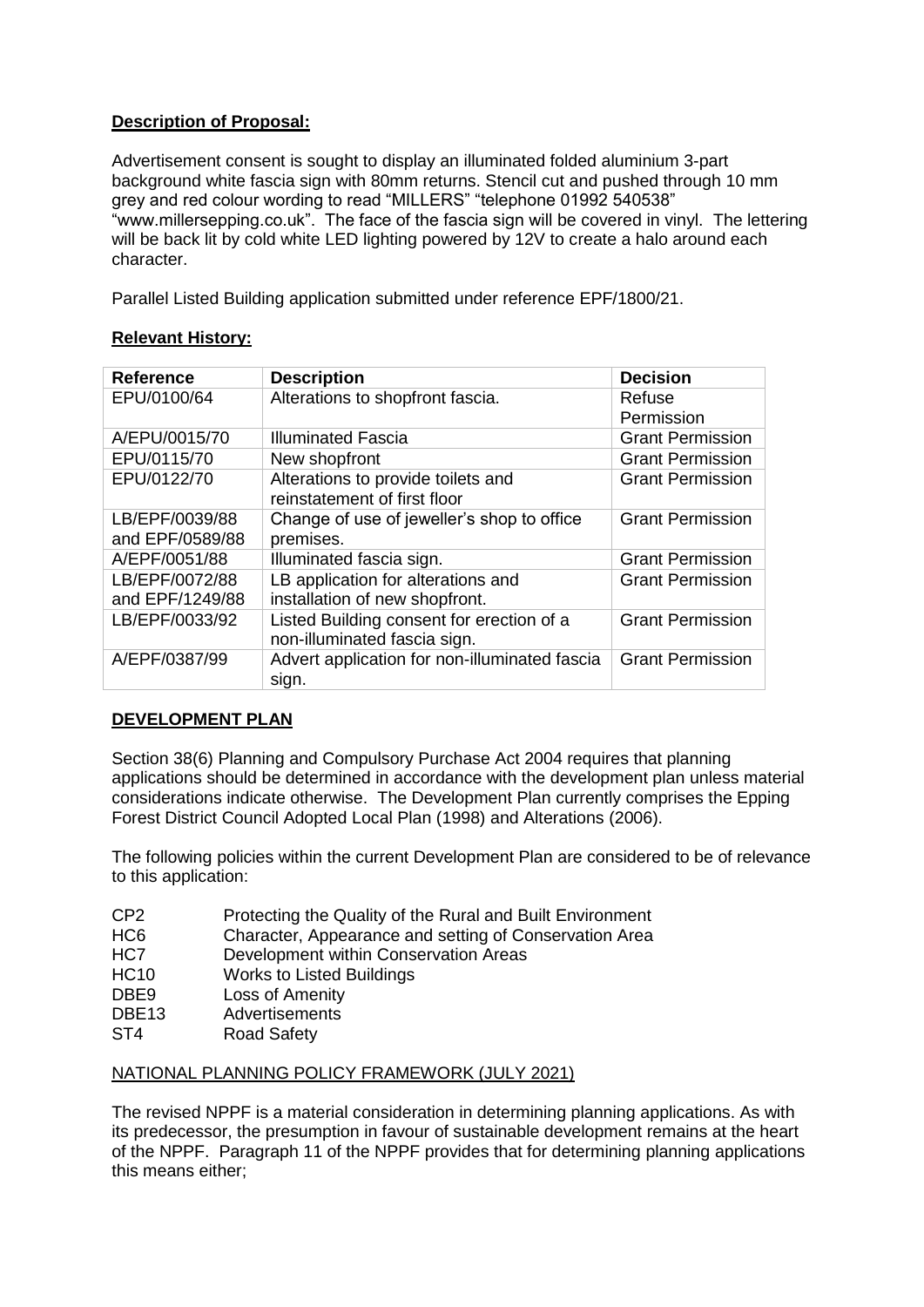(a) approving development proposals that accord with an up-to-date development plan without delay; or

(b) where there are no relevant development plan policies, or the policies which are most important for determining the application are out-of-date, granting permission unless:

i. the application of policies in the NPPF that protect areas or assets of particular importance provides a clear reason for refusing the development proposed; or

ii. any adverse impacts of doing so would significantly and demonstrably outweigh the benefits, when assessed against the policies in the NPPF taken as a whole The presumption in favour of sustainable development does not change the statutory status of the development plan as the starting point for decision making, but policies within the development plan need to be considered and applied in terms of their degree of consistency with the Framework.

# **EPPING FOREST DISTRICT LOCAL PLAN SUBMISSION VERSION (2017) (LPSV)**

Although the LPSV does not currently form part of the statutory development plan for the district, on 14 December 2017 the Council resolved that the LPSV be endorsed as a material consideration to be used in the determination of planning applications.

Paragraph 48 of the NPPF provides that decision-takers may give weight to relevant policies in emerging plans according to:

- The stage of preparation of the emerging plan (the more advanced the preparation, the greater the weight that may be given);
- The extent to which there are unresolved objections to relevant policies (the less significant the unresolved objections, the greater the weight that may be given); and
- The degree of consistency of the relevant policies in the emerging plan to the policies in the NPPF (the closer the policies in the emerging plan to the policies in the NPPF, the greater the weight that may be given).

The LPSV has been submitted for Independent Examination and hearing sessions were held on various dates from February 2019 to June 2019. On the 2nd August, the appointed inspector provided her interim advice to the Council covering the substantive matters raised at the hearing and the necessary actions required of the Council to enable her to address issues of soundness with the plan without prejudice to her final conclusions. The main modifications are currently being consulted on and the consultation period is due to end on 24th September 2021.

The following policies in the LPSV are considered to be of relevance to the determination of this application, with the weight afforded by your officers in this particular case indicated:

| <b>Policy</b>                | <b>Weight afforded</b> |
|------------------------------|------------------------|
| DM7 - Heritage Assets        | Significant            |
| DM9 - High Quality Design    | Significant            |
| <b>DM13 - Advertisements</b> | Significant            |

 $\bullet$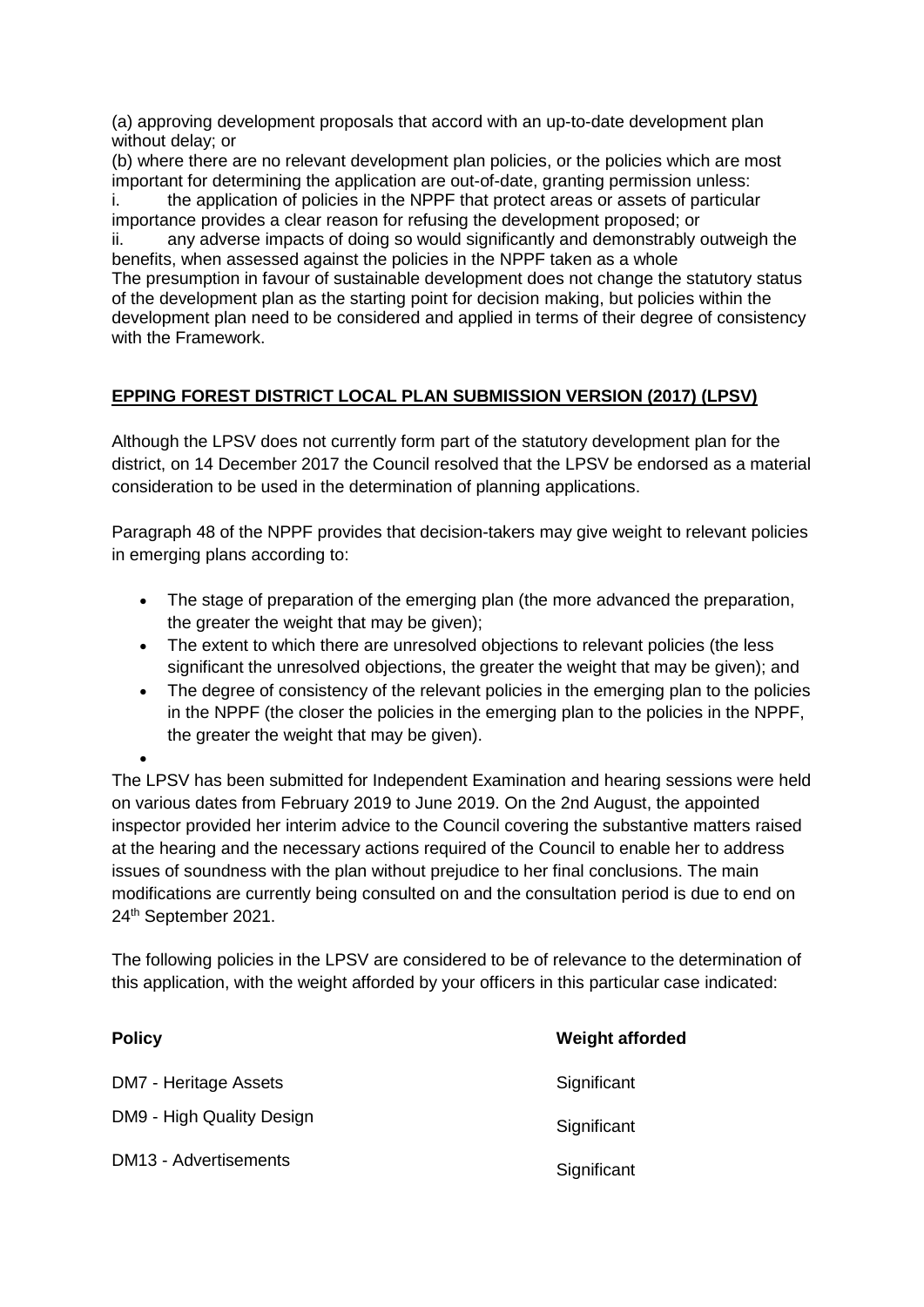# **Consultation Carried Out and Summary of Representations Received**

Number of neighbours consulted: 11 Site notice posted: Yes Responses received as follows: -

**EPPING SOCIETY: OBJECT**: The proposed signage is a significant change from that approved nearly 30 years ago. The addition of any form of lighting to this listed building in the Conservation Area needs a formal technical description.

Full details are essential to assess if it is appropriate for the setting. These are also necessary to check that completed work complies with the permission.

We acknowledge that informal advice was given by a District Service Manager. However, we are surprised to find that an application from 1992 is cited in the application.

The lack of detail in this application makes an accurate appraisal impossible. Approval, on the basis of the details supplied, will create an unwelcome precedent.

**PARISH COUNCIL: OBJECT** to the internal illumination of the fascia sign, which would be detrimental to the character of the conservation area.

Relevant policies: DBE13(i) (a) Emerging Local Plan: DM13 NPPF Para 132

Epping Town Council confirm they will attend and speak at Plans East to object to this proposal.

## **Main Issues and Considerations:**

Paragraph 136 of the NPPF advises that

*"the quality and character of places can suffer when advertisements are poorly sited and designed. A separate consent process within the planning system controls the display of advertisements, which should be operated in a way which is simple, efficient and effective. Advertisements should be subject to control only in the interests of amenity and public safety.*"

Local Policy DBE13 of the Local Plan and DM 13 of the Submission version are consistent with this policy.

#### Visual Amenity

The Local Planning Authority has a legal duty under S66(1) and S72(1) of the Planning and Listed Building and Conservation Areas Act 1990 to

(1) have special regard to the desirability of preserving the Listed Building and its setting or any features of special architectural or historic interest which is possess; and

(2) special regard should be paid to the desirability of preserving or enhancing the character or appearance of the Conservation Area.

Paragraph 202 of the NPPF requires that: -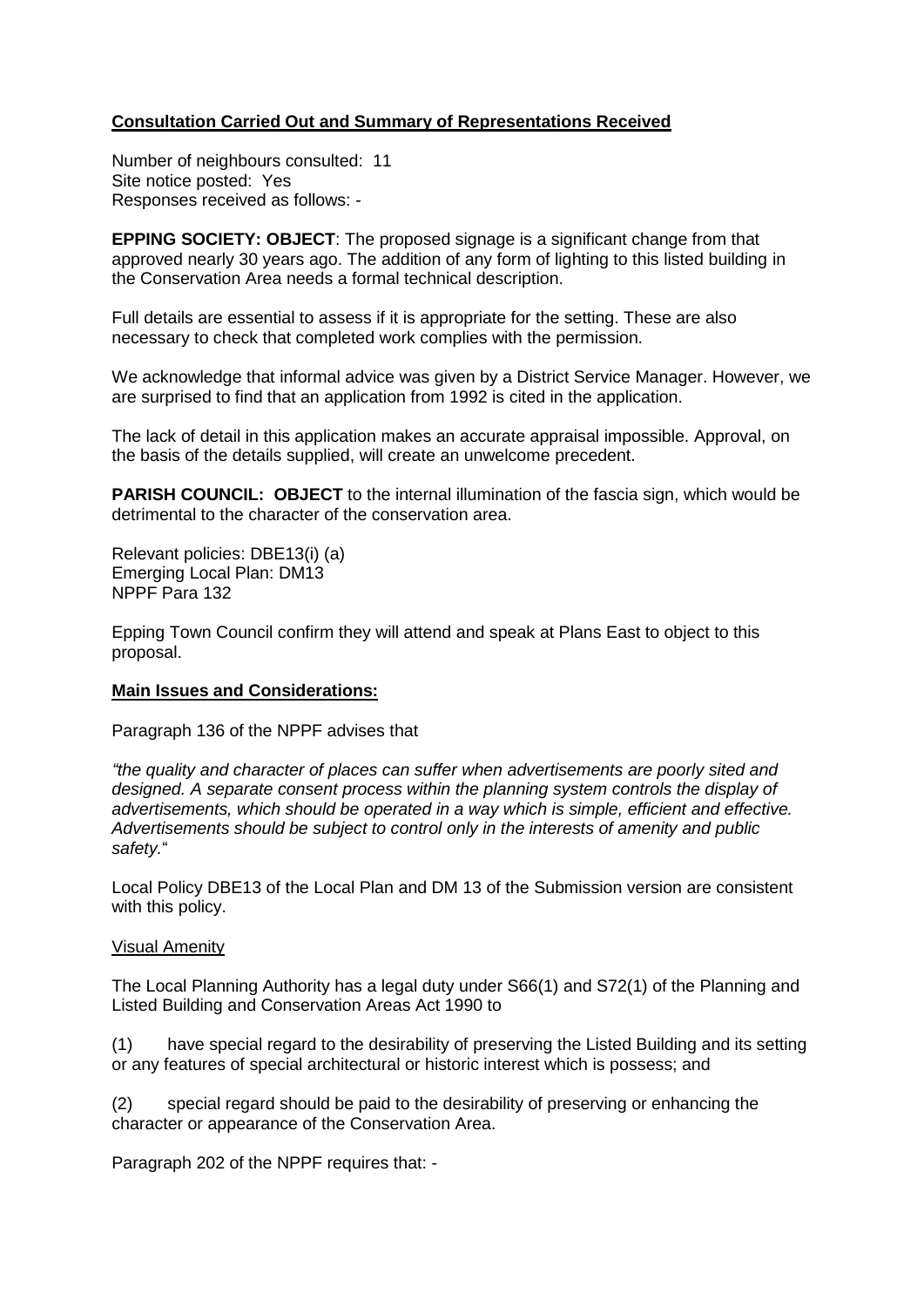"*Where a development proposal will lead to less than substantial harm to the significance of a designated heritage asset, this harm should be weighed against the public benefits of the proposal including, where appropriate, securing its optimum viable use."*

The Conservation Officer has reviewed the application and objected to the proposal on the following grounds: -

*This application seeks consent for a new fascia sign for the shopfront at No. 229 High Street, a grade II listed building, standing within the Epping Conservation Area; an area designated mainly for its medieval past as a market town of which High Street was the trading core. Particular attention should therefore be given when considering any changes to the shopfronts. This is reflected by specific local policies such as Policy DBE13 of our Local Plan and Alterations (1998 and 2006) and Policy DM13 and of our Submission Version Local Plan (2017).*

#### *As stated in DM13 – Advertisements*

*"Where advertisement consent is required, such consent will be permitted if the proposal respects the interests of public safety and amenity, and meets the following criteria:*

*(i) the design, materials and location of the advertisement respects the scale and character of the building on which it is displayed and the surrounding area; (ii) the proposals would not result in a cluttered street scene, excessive signage, or proliferation of signs advertising a single site or enterprise;*

*(iii) any illumination will be considered in relation to impact on visual amenity, potential light pollution, road safety and functional need;*

*(iv) Internally illuminated signs will not be permitted where harm is caused to heritage assets including listed buildings and conservation areas; and (v) illuminated signs will not be permitted in residential areas."*

*As proposed, the internally illuminated signage would not comply with policies. External illuminations such as a trough (painted to match background) should be considered.* 

*In addition, the fascia sign is proposed to replicate the "Abbots" box fascia which is also felt to not have complied with policies, due to its resulting bulky appearance and use of untraditional materials.* 

*In the context of traditional shopfronts such as no.229, the fascia sign should be designed to reflect their character and appearance. It should not obscure any detailing and the name of the shop should either be painted directly onto the timber fascia board or fixed to it, in the form of detached letters (in metal for example). The proposed folded aluminium box fascia covered with vinyl is therefore considered to fail to positively relate to the existing shopfront, its host building and the wider conservation area.* 

The Conservation Officer therefore has a holding objection to the scheme.

Whilst the Conservation Officer comments are noted, the proposal will have a less than significant additional impact on the special significance to the listed building over and above the previous 'Abbots' sign (now removed) that it replaces, the overall appearance of the sign being not be dissimilar to what previously existed; the low level of illumination proposed (180 candelas); and this illumination being only focused around the edges of the lettering (halo effect) will limit its impact. The sign will also have a positive impact on the vitality and viability of the application business at a time when the Covid pandemic is adding additional pressures on the viability of businesses within town centres. It is therefore considered that